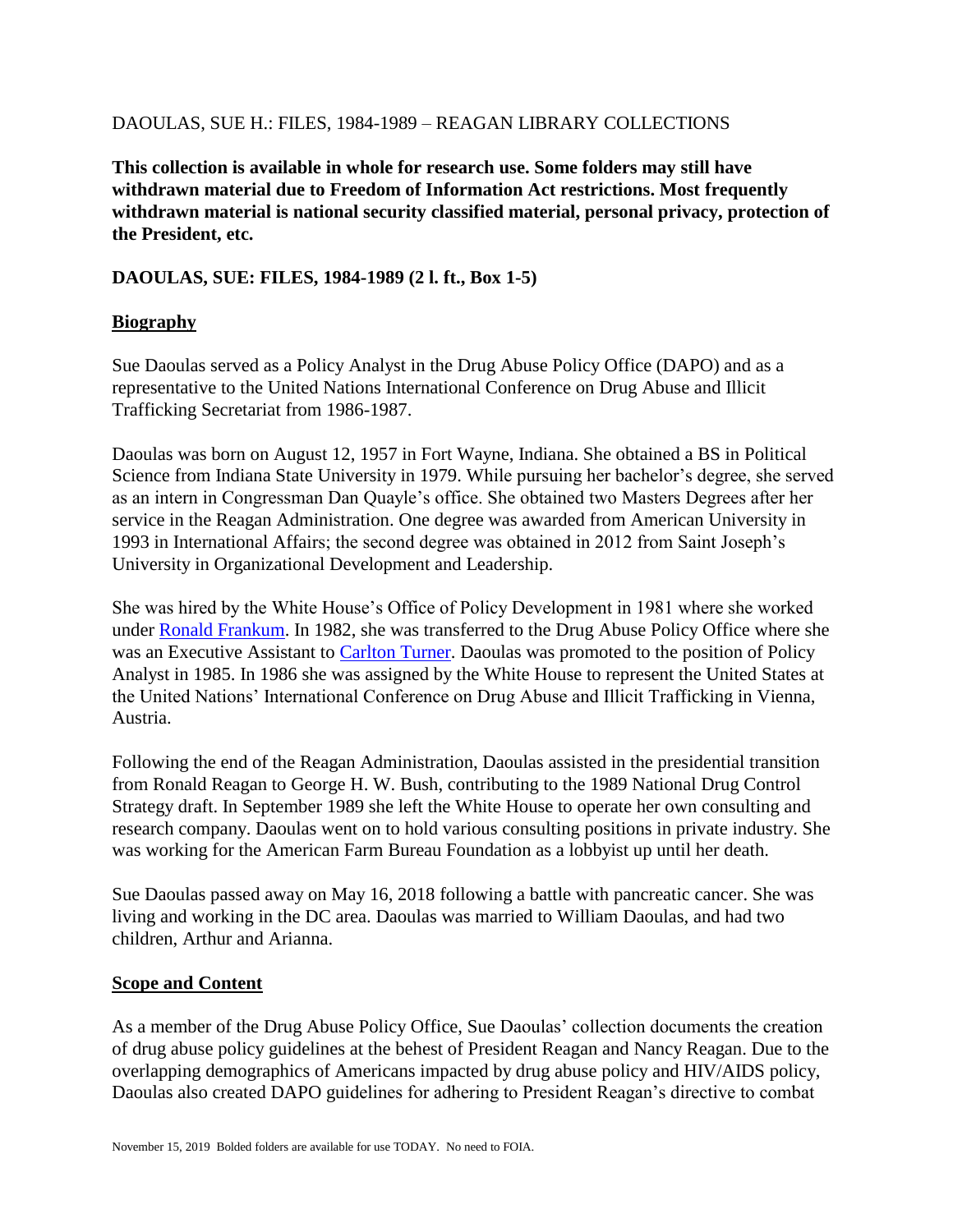HIV/AIDS. The three main components of this collection document Daoulas' work regarding drug abuse policy, DAPO's adherence to newly developed AIDS policy, and documenting the United Nations' International Conference on Drug Abuse and Illicit Trafficking.

A portion of this collection was transferred to [Donald Ian MacDonald's](https://www.reaganlibrary.gov/sites/default/files/archives/textual/smof/macdonal.pdf) collection. The material transferred, consisting of memos, reports, etc. was work product created by MacDonald.

This collection consists of two series. The series are as follows: SERIES I: AIDS File and SERIES II: Drug Abuse Policy Files.

# SERIES DESCRIPTIONS

# SERIES I: AIDS FILE (1.2 l.ft.; Boxes 1-3)

This series contains material documenting the Drug Abuse Policy Offices' (DAPO) response to the ongoing HIV/AIDS crisis. After the Presidential Commission on HIV was published in June 1988, President Reagan issued an action plan to combat HIV/AIDS. Agencies were directed to adopt policies complying with these new initiatives. Daoulas assisted in developing DAPO guidelines to comply with this directive. This series contains material documenting the analysis and implementation of new federal policies on HIV/AIDS.

This series is arranged alphabetically by folder title.

SERIES II: DRUG ABUSE POLICY FILE (0.8 l.ft.; Boxes 3-5)

This series contains material dedicated to DAPO's visible role in fighting the drug abuse problem in America. This contains all material used by Daoulas to draft and analyze drug abuse policy.

This series also contains documentation of her role in the UN International Conference on Drug Abuse and Illicit Trafficking. The material reflects She sent back numerous press releases, reports, and guidelines from the UN in Austria, demonstrating the conference's progress towards an international, unified drug policy.

This series is arranged alphabetically by folder title.

#### Container List

SERIES I: AIDS File Box 1  $AIDS(1)$ AIDS  $(2)$ AIDS  $(3)$ AIDS  $(4)$ AIDS II $(1)$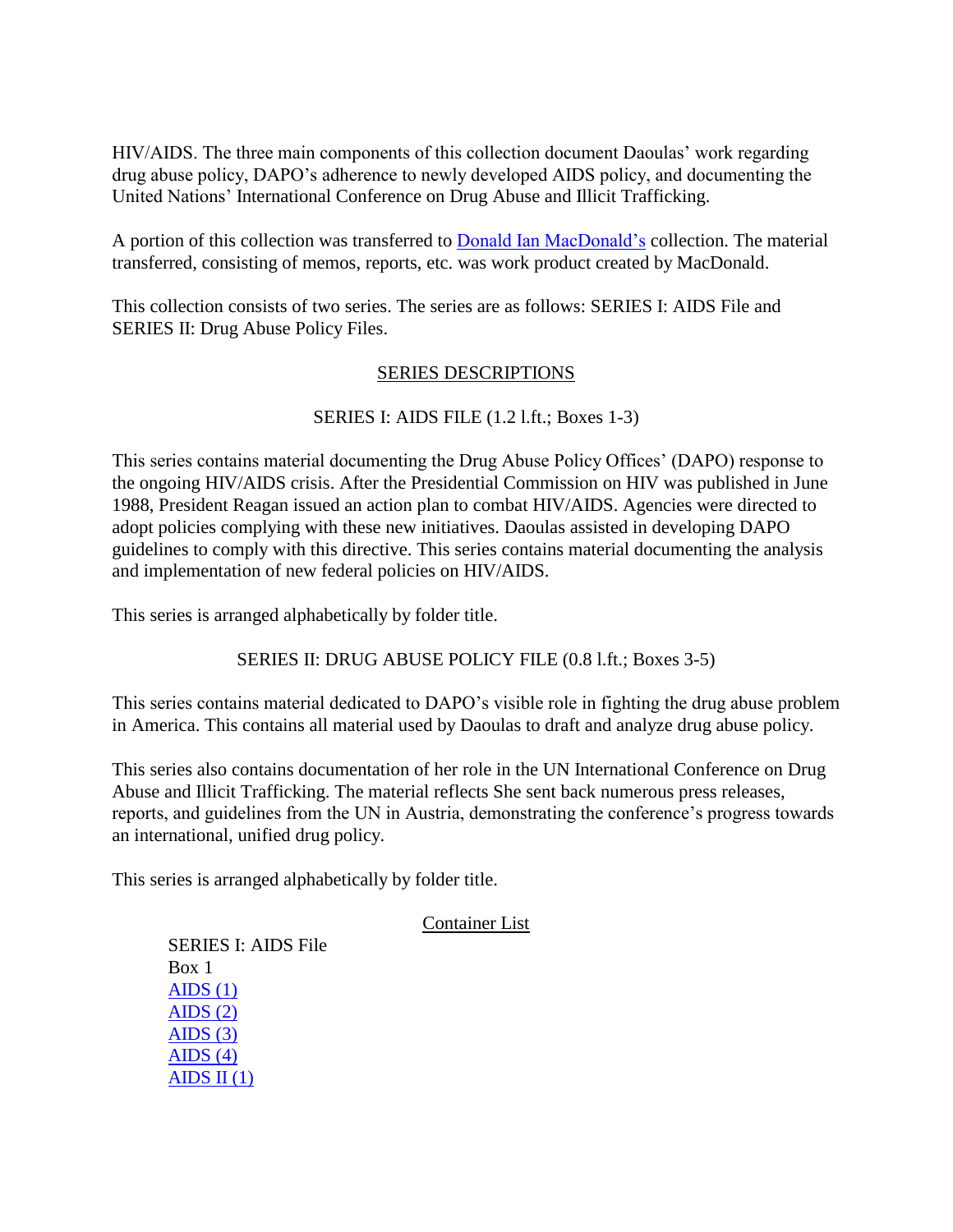AIDS II $(2)$ AIDS II $(3)$ AIDS II $(4)$ AIDS II $(5)$ AIDS II $(6)$  $\overline{\text{AIDS III} (1)}$ AIDS III $(2)$ AIDS III $(3)$ Box 2 AIDS III $(4)$ AIDS III $(5)$ AIDS III $(6)$ AIDS III $(7)$ [\[AIDS\]: August 4 Responses \(1\)](https://www.reaganlibrary.gov/sites/default/files/digitallibrary/smof/drugabusepolicyoffice/daoulas/box-002/40-129-137914774-002-005-2019.pdf) [\[AIDS\]: August 4 Responses \(2\)](https://www.reaganlibrary.gov/sites/default/files/digitallibrary/smof/drugabusepolicyoffice/daoulas/box-002/40-129-137914774-002-006-2019.pdf) [\[AIDS\]: August 4 Responses \(3\)](https://www.reaganlibrary.gov/sites/default/files/digitallibrary/smof/drugabusepolicyoffice/daoulas/box-002/40-129-137914774-002-007-2019.pdf) [\[AIDS\]: August 4 Responses \(4\)](https://www.reaganlibrary.gov/sites/default/files/digitallibrary/smof/drugabusepolicyoffice/daoulas/box-002/40-129-137914774-002-008-2019.pdf) [\[AIDS\]: August 4 Responses \(5\)](https://www.reaganlibrary.gov/sites/default/files/digitallibrary/smof/drugabusepolicyoffice/daoulas/box-002/40-129-137914774-002-009-2019.pdf) [AIDS Commission, 07/13/1987-07/18/1987 \(1\)](https://www.reaganlibrary.gov/sites/default/files/digitallibrary/smof/drugabusepolicyoffice/daoulas/box-002/40-129-137914774-002-010-2019.pdf) [AIDS Commission, 07/13/1987-07/18/1987 \(1\)](https://www.reaganlibrary.gov/sites/default/files/digitallibrary/smof/drugabusepolicyoffice/daoulas/box-002/40-129-137914774-002-011-2019.pdf) [\[President's Directive on the HIV Commission\] \(1\)](https://www.reaganlibrary.gov/sites/default/files/digitallibrary/smof/drugabusepolicyoffice/daoulas/box-002/40-129-137914774-002-012-2019.pdf) [\[President's Directive on the HIV Commission\] \(2\)](https://www.reaganlibrary.gov/sites/default/files/digitallibrary/smof/drugabusepolicyoffice/daoulas/box-002/40-129-137914774-002-013-2019.pdf) [September Progress Report – [10 Point Action Plan to Fight the Human](https://www.reaganlibrary.gov/sites/default/files/digitallibrary/smof/drugabusepolicyoffice/daoulas/box-002/40-129-137914774-002-014-2019.pdf)  [Immunodeficiency Virus \(HIV\) Epidemic\] \(1\)](https://www.reaganlibrary.gov/sites/default/files/digitallibrary/smof/drugabusepolicyoffice/daoulas/box-002/40-129-137914774-002-014-2019.pdf)

Box 3

| <b>[September Progress Report – 10 Point Action Plan to Fight the Human</b> |
|-----------------------------------------------------------------------------|
| Immunodeficiency Virus (HIV) Epidemic] (2)                                  |
| [September Progress Report – 10 Point Action Plan to Fight the Human        |
| Immunodeficiency Virus (HIV) Epidemic] (3)                                  |
| [September Progress Report – 10 Point Action Plan to Fight the Human        |
| <u>Immunodeficiency Virus (HIV) Epidemic] (4)</u>                           |
| [September Progress Report – 10 Point Action Plan to Fight the Human        |
| <b>Immunodeficiency Virus (HIV) Epidemic] (5)</b>                           |
|                                                                             |

SERIES II: Drug Abuse Policy File Box 3, cont. Briefing Book – 08/04/1986 – [Drug Abuse Policy \(Binder\) \(1\)](https://www.reaganlibrary.gov/sites/default/files/digitallibrary/smof/drugabusepolicyoffice/daoulas/box-003/40-129-138282560-003-005-2019.pdf) Briefing Book – 08/04/1986 – [Drug Abuse Policy \(Binder\) \(2\)](https://www.reaganlibrary.gov/sites/default/files/digitallibrary/smof/drugabusepolicyoffice/daoulas/box-003/40-129-138282560-003-006-2019.pdf) Briefing Book – 08/04/1986 – [Drug Abuse Policy \(Binder\) \(3\)](https://www.reaganlibrary.gov/sites/default/files/digitallibrary/smof/drugabusepolicyoffice/daoulas/box-003/40-129-138282560-003-007-2019.pdf) Briefing Book – 08/04/1986 – [Drug Abuse Policy \(Binder\) \(4\)](https://www.reaganlibrary.gov/sites/default/files/digitallibrary/smof/drugabusepolicyoffice/daoulas/box-003/40-129-138282560-003-008-2019.pdf) Briefing Book – 08/04/1986 – [Drug Abuse Policy \(Binder\) \(5\)](https://www.reaganlibrary.gov/sites/default/files/digitallibrary/smof/drugabusepolicyoffice/daoulas/box-003/40-129-138282560-003-009-2019.pdf)